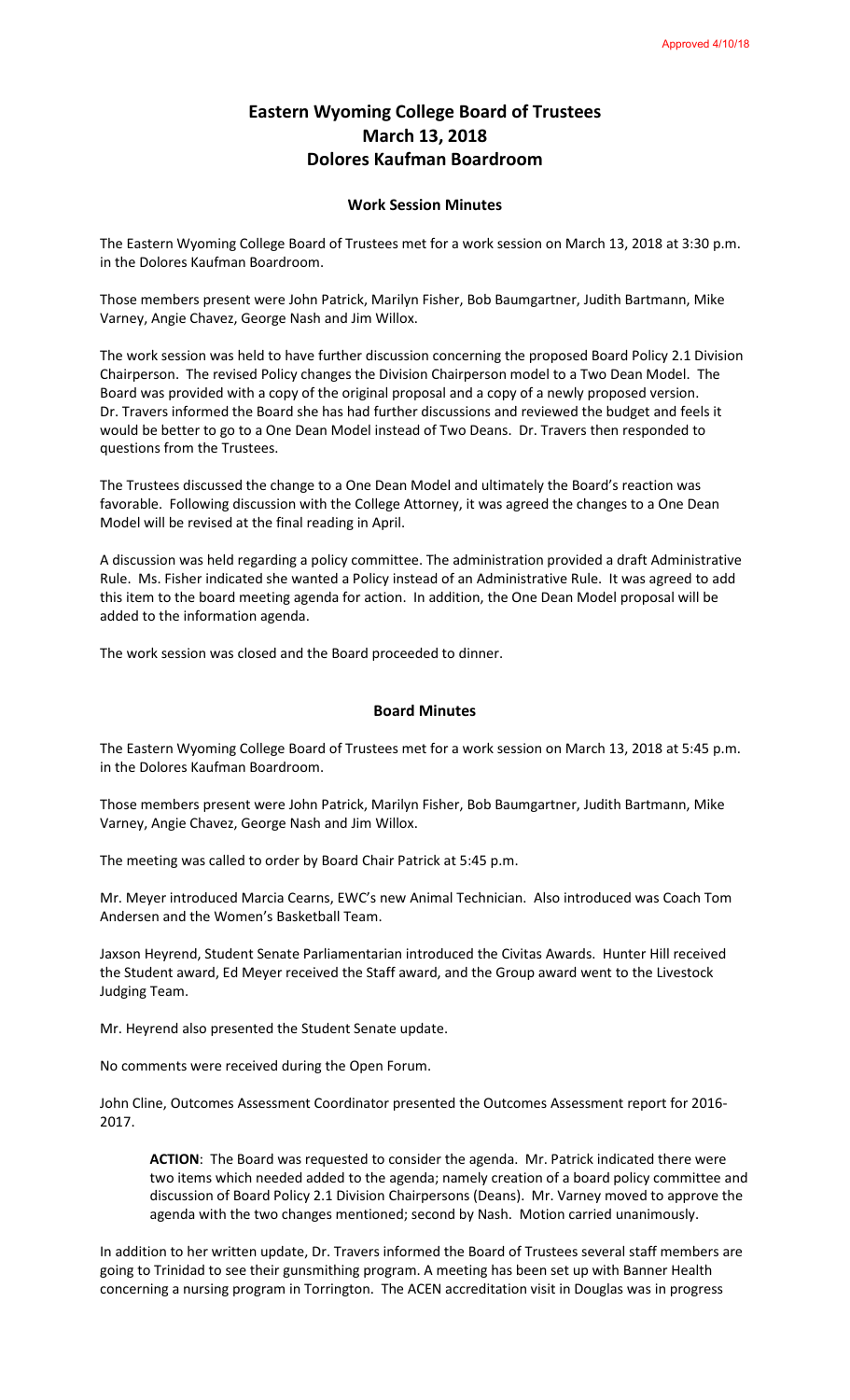and going well. She noted there are more opportunities coming from ENDOW. Dr. Travers and a EWC student will be attending an ENDOW meeting in Jackson next week.

**ACTION**: The Board was requested to approve the consent agenda. Ms. Fisher moved and Mr. Baumgartner seconded to approve the consent agenda, which included the minutes from the February 13, 2018 meeting and executive session, the reappointment of eligible non-tenured faculty, the reinstatement of the tuition cap, the amendment to the FY19 Scholarship and Grants budget, the creation of a permanent professional position, and the creation of a permanent classified position. Motion carried unanimously.

**ACTION**: Mr. Wilkes presented the financial report for the Board's consideration. Ms. Chavez moved to approve the financial report, as presented. Mr. Baumgartner seconded and the motion was unanimously passed.

**ACTION**: The first reading of Board Policy 3.2 Appointment of Faculty and Staff was brought before the Board for their consideration. Ms. Fisher moved and Mr. Varney seconded to not approve this policy on first reading. Discussion ensued. Following the discussion, Chair Patrick called for the vote. Motion failed with Fisher, Chavez and Varney voting in favor; Patrick, Baumgartner, Bartmann, and Nash opposed.

**ACTION**: A motion was made by Mr. Baumgartner to approve Board Policy 3.2 Appointment of Faculty and Staff on first reading; second by Mr. Nash. Motion passed 4-3 with Fisher, Chavez and Varney opposing.

**ACTION**: The Board was requested to approve the first reading of Board Policy 3.20 Reduction in Force. Mr. Baumgartner moved and Mr. Nash seconded to approve on first reading Board Policy 3.20, as presented. Following the discussion, the motion was unanimously passed.

**ACTION**: Mr. Baumgartner moved to approve on first reading Board Policy 3.27 Transgender Employee Policy. Seconded by Mr. Nash. Ms. Fisher informed the Trustees she planned to vote against the transgender policies. She stated EWC is open to everyone. Ms. Fisher stated she is not against transgender or gender identity students, but feels it should be part of the College's non-discrimination policy. Following the discussion, the motion passed 4-3 with Fisher, Chavez and Varney opposing.

**ACTION**: New Board Policy 5.14 Transgender Student-Athlete Participation was brought before the Board on first reading. Mr. Baumgartner moved to approve on first reading new Board Policy 5.14 Transgender Student-Athlete Participation; second by Dr. Bartmann. Motion passed 4-3 with Varney, Chavez and Fisher opposing.

**ACTION**: The last new policy under consideration for first reading was Board Policy 5.15 Gender Neutral Housing. Mr. Nash moved to approve on first reading Board Policy 5.15 Gender Neutral Housing; second by Mr. Baumgartner. Discussion ensued regarding the interpretation of gender neutral housing as it appears to allow any student the opportunity to live with someone from the opposite gender. Dr. Travers stated more work needs to be done to the policy so action should be postponed on it. Mr. Varney moved to postpone this policy until the next meeting; seconded by Ms. Chavez. Motion carried unanimously.

**ACTION**: During the work session, the Board discussed creating a new board policy on developing and revising college policies. The administration provided a draft administrative rule for review by the Board. Chair Patrick appointed Ms. Fisher, Mr. Baumgartner, and Dr. Bartmann to develop the policy and bring back to the board.

Chair Patrick shared with the Trustees and the audience Board Policy 2.1 Division Chairpersons will be back before the Board for final reading. He stated the Trustees are reacting favorably to Dr. Travers proposal to change to a One Dean Model. A public hearing at the April board meeting will provide the final opportunity for comments and amendments to the Policy.

Updates were provided by College Relations, Career & Technical Education consultant, Douglas campus, Staff Alliance, Student Services, Academic Services, Faculty Senate, Human Resources as well as an update on construction projects and the EWC bus. It was agreed a committee needed to be created to research options for replacing the college bus. The Committee will include Kwin Wilkes, Kim Russell, Trustee Varney, Keith Jarvis, Tom Andersen and Dr. Cogdill.